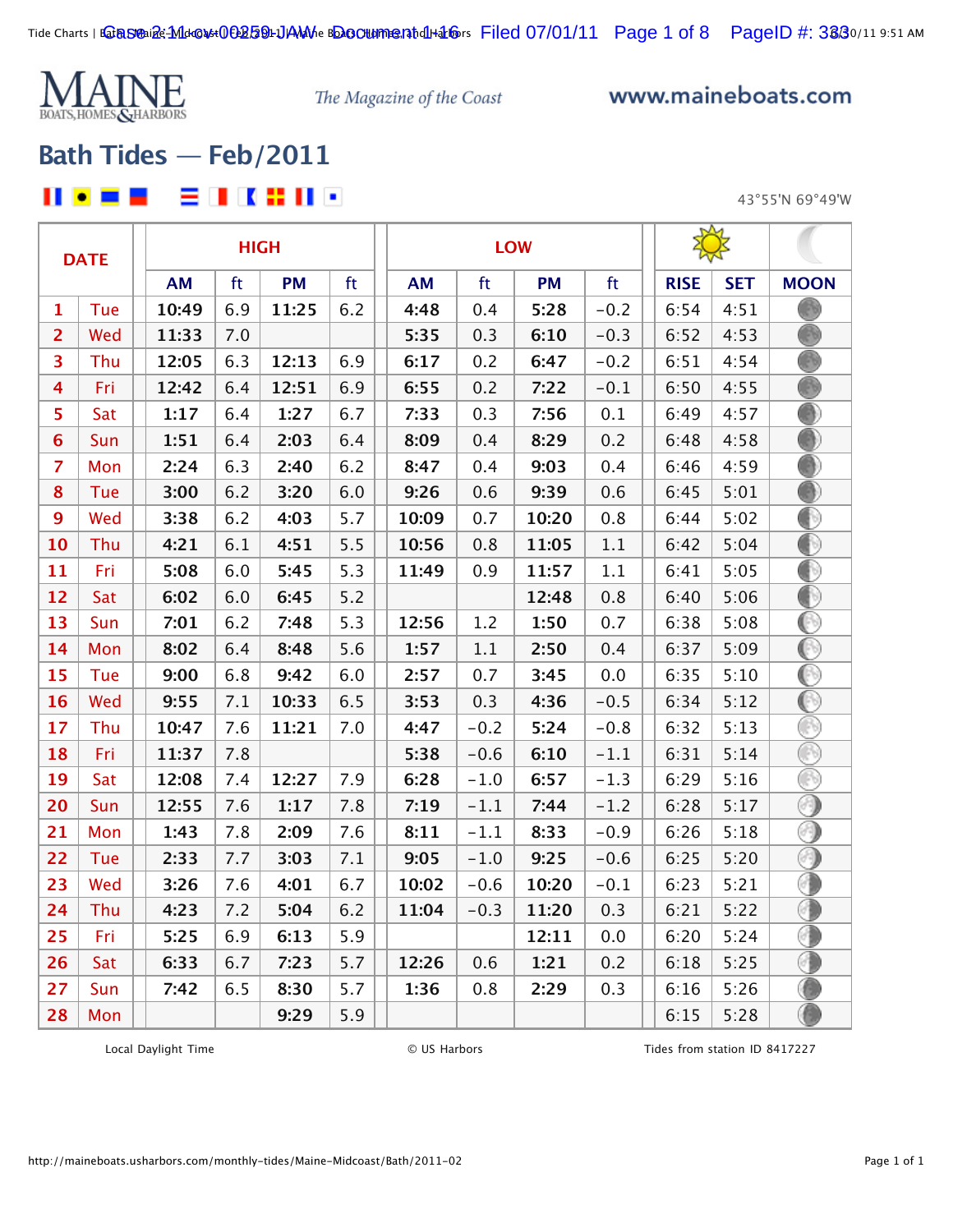

www.maineboats.com

# **[Bath Tides — Mar/2011](http://maineboats.usharbors.com/monthly-tides/Maine-Midcoast/Bath/)**

目目は昔日・ II • = =

43°55'N 69°49'W

|                | <b>DATE</b> |       |     | <b>HIGH</b> |     |           |         | <b>LOW</b> |         |             |            |                                        |
|----------------|-------------|-------|-----|-------------|-----|-----------|---------|------------|---------|-------------|------------|----------------------------------------|
|                |             | AM    | ft  | <b>PM</b>   | ft  | <b>AM</b> | ft      | PM         | ft      | <b>RISE</b> | <b>SET</b> | <b>MOON</b>                            |
| 1              | Tue         | 9:43  | 6.6 | 10:19       | 6.1 | 3:42      | 0.7     | 4:21       | 0.1     | 6:13        | 5:29       | ⊙                                      |
| $\overline{2}$ | Wed         | 10:32 | 6.7 | 11:02       | 6.2 | 4:33      | 0.5     | 5:06       | 0.1     | 6:11        | 5:30       |                                        |
| 3              | Thu         | 11:15 | 6.7 | 11:40       | 6.4 | 5:18      | 0.4     | 5:45       | 0.0     | 6:10        | 5:32       |                                        |
| 4              | Fri         | 11:53 | 6.7 |             |     | 5:57      | 0.2     | 6:20       | 0.1     | 6:08        | 5:33       |                                        |
| 5              | Sat         | 12:14 | 6.4 | 12:29       | 6.7 | 6:34      | 0.1     | 6:53       | 0.1     | 6:06        | 5:34       |                                        |
| 6              | Sun         | 12:46 | 6.5 | 1:03        | 6.5 | 7:08      | 0.1     | 7:23       | 0.2     | 6:04        | 5:35       | B                                      |
| $\overline{7}$ | Mon         | 1:17  | 6.6 | 1:37        | 6.4 | 7:42      | 0.1     | 7:54       | 0.4     | 6:03        | 5:37       |                                        |
| 8              | Tue         | 1:49  | 6.5 | 2:12        | 6.2 | 8:17      | 0.2     | 8:27       | 0.5     | 6:01        | 5:38       |                                        |
| 9              | Wed         | 2:22  | 6.5 | 2:49        | 6.0 | 8:54      | 0.4     | 9:03       | 0.7     | 5:59        | 5:39       | 0                                      |
| 10             | Thu         | 2:59  | 6.4 | 3:30        | 5.7 | 9:34      | 0.5     | 9:43       | 0.8     | 5:57        | 5:40       |                                        |
| 11             | Fri         | 3:41  | 6.3 | 4:16        | 5.5 | 10:19     | 0.6     | 10:28      | $1.0$   | 5:56        | 5:42       | ∩                                      |
| 12             | Sat         | 4:28  | 6.2 | 5:08        | 5.4 | 11:10     | 0.7     | 11:21      | $1.1\,$ | 5:54        | 5:43       | 0                                      |
| 13             | Sun         | 6:22  | 6.2 | 7:08        | 5.4 |           |         | 1:08       | 0.7     | 6:52        | 6:44       | ∩                                      |
| 14             | Mon         | 7:23  | 6.3 | 8:11        | 5.6 | 1:21      | $1.1\,$ | 2:11       | 0.6     | 6:50        | 6:45       | ∩                                      |
| 15             | Tue         | 8:28  | 6.5 | 9:13        | 5.9 | 2:25      | 0.9     | 3:13       | 0.3     | 6:48        | 6:47       | ∩                                      |
| 16             | Wed         | 9:30  | 6.8 | 10:11       | 6.4 | 3:29      | 0.6     | 4:12       | $-0.1$  | 6:47        | 6:48       | $_{\tiny\textcircled{\scriptsize{1}}}$ |
| 17             | Thu         | 10:29 | 7.1 | 11:04       | 6.9 | 4:29      | 0.1     | 5:05       | $-0.5$  | 6:45        | 6:49       | ◉                                      |
| 18             | Fri         | 11:25 | 7.5 | 11:54       | 7.4 | 5:26      | $-0.4$  | 5:56       | $-0.8$  | 6:43        | 6:50       | ⊛                                      |
| 19             | Sat         |       |     | 12:17       | 7.8 | 6:19      | $-0.9$  | 6:45       | $-1.1$  | 6:41        | 6:52       | ß                                      |
| 20             | Sun         | 12:42 | 7.8 | 1:09        | 7.8 | 7:11      | $-1.3$  | 7:33       | $-1.1$  | 6:39        | 6:53       | ß                                      |
| 21             | Mon         | 1:30  | 8.1 | 2:00        | 7.7 | 8:02      | $-1.4$  | 8:21       | $-1.0$  | 6:38        | 6:54       | R                                      |
| 22             | Tue         | 2:19  | 8.1 | 2:53        | 7.4 | 8:54      | $-1.3$  | 9:11       | $-0.7$  | 6:36        | 6:55       | ∩                                      |
| 23             | Wed         | 3:10  | 7.9 | 3:47        | 7.1 | 9:48      | $-1.1$  | 10:03      | $-0.3$  | 6:34        | 6:56       | ຈ                                      |
| 24             | Thu         | 4:03  | 7.6 | 4:45        | 6.7 | 10:44     | $-0.7$  | 10:59      | 0.1     | 6:32        | 6:58       | ∩                                      |
| 25             | Fri         | 5:00  | 7.2 | 5:47        | 6.2 | 11:44     | $-0.3$  |            |         | 6:30        | 6:59       | 6                                      |
| 26             | Sat         | 6:02  | 6.8 | 6:53        | 6.0 | 12:00     | 0.6     | 12:49      | 0.1     | 6:28        | 7:00       | 0                                      |
| 27             | Sun         | 7:10  | 6.5 | 8:00        | 5.8 | 1:06      | 0.8     | 1:57       | 0.4     | 6:27        | 7:01       | 0                                      |
| 28             | Mon         | 8:18  | 6.3 | 9:04        | 5.8 | 2:15      | $1.0\,$ | 3:02       | 0.5     | 6:25        | 7:03       | ۸                                      |
| 29             | Tue         | 9:22  | 6.2 | 10:01       | 6.0 | 3:21      | 1.0     | 4:00       | 0.5     | 6:23        | 7:04       |                                        |
| 30             | Wed         | 10:18 | 6.3 | 10:49       | 6.2 | 4:19      | 0.8     | 4:51       | 0.5     | 6:21        | 7:05       |                                        |
| 31             | Thu         |       |     | 11:31       | 6.4 |           |         |            |         | 6:19        | 7:06       | ◉                                      |

Local Daylight Time  $\qquad \qquad \qquad \qquad \qquad \qquad \qquad \qquad \qquad \qquad$  US Harbors Tides from station ID 8417227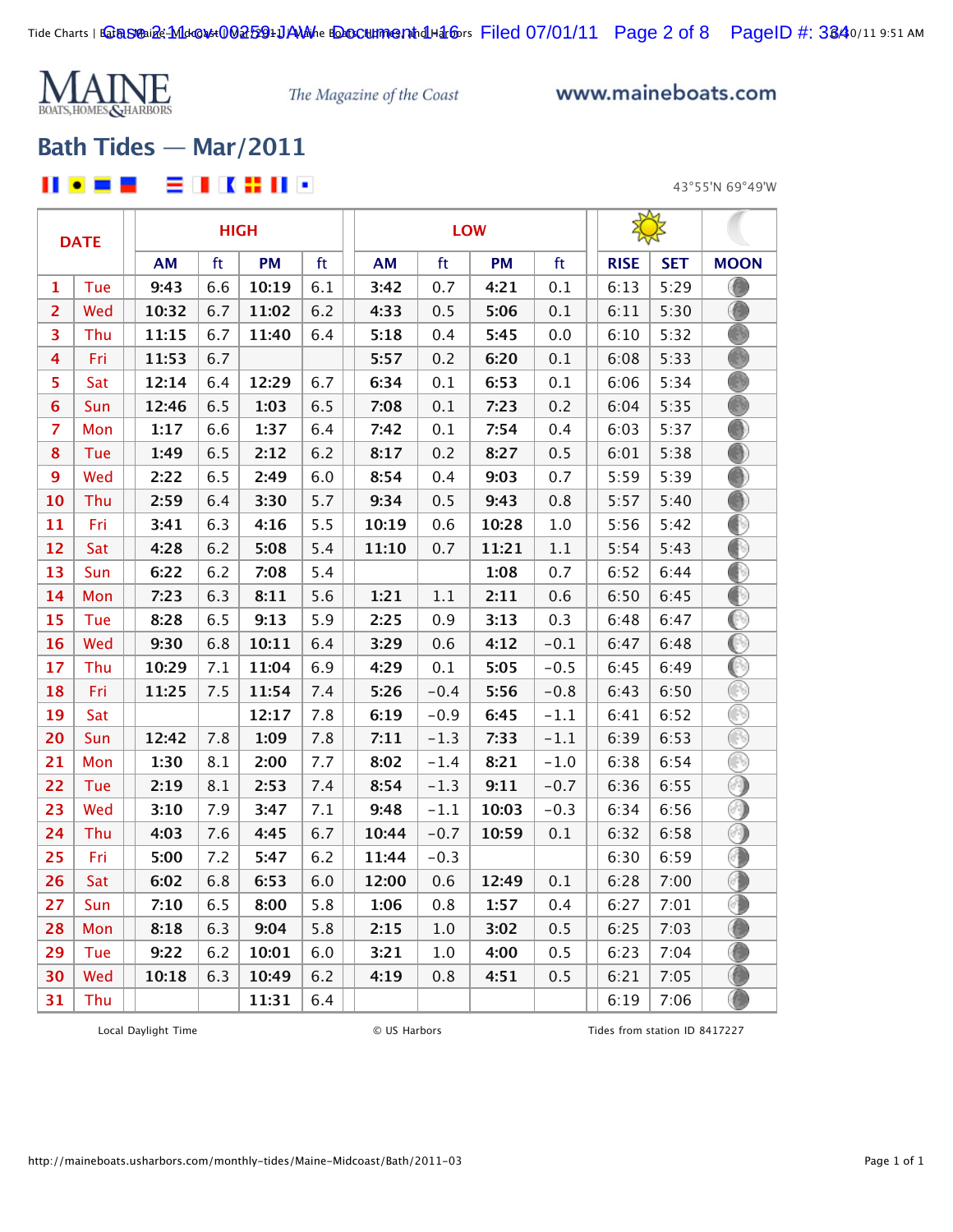

www.maineboats.com

## **[Bath Tides — Aug/2011](http://maineboats.usharbors.com/monthly-tides/Maine-Midcoast/Bath/)**

### 8 I K X II G II O - -

43°55'N 69°49'W

|                | <b>DATE</b> |           |     | <b>HIGH</b> |     |           | <b>LOW</b> |           |         |             |            |                 |
|----------------|-------------|-----------|-----|-------------|-----|-----------|------------|-----------|---------|-------------|------------|-----------------|
|                |             | <b>AM</b> | ft  | <b>PM</b>   | ft  | <b>AM</b> | ft         | <b>PM</b> | ft      | <b>RISE</b> | <b>SET</b> | <b>MOON</b>     |
| 1              | Mon         | 1:22      | 7.6 | 1:56        | 7.0 | 7:58      | $-0.7$     | 8:12      | $-0.3$  | 5:26        | 8:04       |                 |
| $\overline{2}$ | Tue         | 2:10      | 7.7 | 2:42        | 7.3 | 8:43      | $-0.8$     | 9:02      | $-0.4$  | 5:27        | 8:03       |                 |
| 3              | Wed         | 2:59      | 7.6 | 3:30        | 7.4 | 9:30      | $-0.7$     | 9:55      | $-0.4$  | 5:28        | 8:01       |                 |
| 4              | Thu         | 3:51      | 7.4 | 4:20        | 7.5 | 10:19     | $-0.6$     | 10:50     | $-0.4$  | 5:30        | 8:00       |                 |
| 5              | Fri         | 4:47      | 7.1 | 5:14        | 7.4 | 11:11     | $-0.3$     | 11:50     | $-0.2$  | 5:31        | 7:59       | ∩               |
| $6\phantom{1}$ | Sat         | 5:46      | 6.7 | 6:12        | 7.4 |           |            | 12:07     | 0.0     | 5:32        | 7:57       | ∩               |
| $\overline{7}$ | Sun         | 6:50      | 6.4 | 7:14        | 7.2 | 12:53     | $-0.1$     | 1:07      | 0.3     | 5:33        | 7:56       | ⊕               |
| 8              | Mon         | 7:58      | 6.2 | 8:20        | 7.1 | 2:00      | 0.1        | 2:12      | 0.5     | 5:34        | 7:55       | $_{\mathbb{O}}$ |
| 9              | Tue         | 9:06      | 6.0 | 9:25        | 7.1 | 3:08      | 0.1        | 3:18      | 0.6     | 5:35        | 7:53       | ◉               |
| 10             | Wed         | 10:10     | 6.1 | 10:26       | 7.1 | 4:12      | 0.1        | 4:20      | 0.6     | 5:36        | 7:52       | ◉               |
| 11             | Thu         | 11:08     | 6.2 | 11:20       | 7.1 | 5:10      | $-0.1$     | 5:18      | 0.5     | 5:37        | 7:50       | ◉               |
| 12             | Fri         | 11:58     | 6.4 |             |     | 6:01      | $-0.1$     | 6:09      | 0.4     | 5:39        | 7:49       | ∩               |
| 13             | Sat         | 12:10     | 7.2 | 12:43       | 6.4 | 6:47      | $-0.1$     | 6:55      | 0.3     | 5:40        | 7:47       | ⊛               |
| 14             | Sun         | 12:54     | 7.1 | 1:24        | 6.5 | 7:28      | $-0.1$     | 7:38      | 0.3     | 5:41        | 7:46       | ⊛               |
| 15             | Mon         | 1:35      | 7.0 | 2:02        | 6.6 | 8:07      | $0.0\,$    | 8:19      | 0.4     | 5:42        | 7:44       | ß               |
| 16             | Tue         | 2:14      | 6.9 | 2:38        | 6.5 | 8:43      | 0.1        | 8:58      | 0.4     | 5:43        | 7:43       | 0               |
| 17             | Wed         | 2:52      | 6.7 | 3:13        | 6.5 | 9:18      | 0.4        | 9:37      | 0.5     | 5:44        | 7:41       | ⊙               |
| 18             | Thu         | 3:31      | 6.4 | 3:50        | 6.4 | 9:53      | 0.6        | 10:17     | 0.6     | 5:45        | 7:40       | ⊙               |
| 19             | Fri         | 4:11      | 6.1 | 4:29        | 6.4 | 10:30     | 0.8        | 11:00     | 0.8     | 5:46        | 7:38       | 0               |
| 20             | Sat         | 4:54      | 5.9 | 5:11        | 6.2 | 11:10     | $1.0\,$    | 11:46     | 0.9     | 5:48        | 7:36       | O               |
| 21             | Sun         | 5:41      | 5.6 | 5:57        | 6.2 | 11:55     | 1.1        |           |         | 5:49        | 7:35       | 0               |
| 22             | Mon         | 6:32      | 5.4 | 6:49        | 6.2 | 12:37     | $1.1\,$    | 12:44     | 1.3     | 5:50        | 7:33       | 0               |
| 23             | Tue         | 7:29      | 5.3 | 7:44        | 6.2 | 1:33      | $1.1\,$    | 1:39      | 1.3     | 5:51        | 7:31       | 4               |
| 24             | Wed         | 8:28      | 5.4 | 8:42        | 6.4 | 2:32      | 1.0        | 2:37      | 1.3     | 5:52        | 7:30       |                 |
| 25             | Thu         | 9:26      | 5.6 | 9:38        | 6.7 | 3:29      | 0.8        | 3:35      | $1.0\,$ | 5:53        | 7:28       | O               |
| 26             | Fri         | 10:19     | 6.0 | 10:31       | 7.0 | 4:23      | 0.4        | 4:30      | 0.6     | 5:54        | 7:26       | O               |
| 27             | Sat         | 11:08     | 6.4 | 11:22       | 7.4 | 5:12      | 0.0        | 5:22      | 0.2     | 5:56        | 7:25       |                 |
| 28             | Sun         | 11:55     | 6.8 |             |     | 5:59      | $-0.4$     | 6:12      | $-0.2$  | 5:57        | 7:23       |                 |
| 29             | Mon         | 12:12     | 7.6 | 12:41       | 7.2 | 6:45      | $-0.6$     | 7:02      | $-0.6$  | 5:58        | 7:21       |                 |
| 30             | Tue         | 1:01      | 7.8 | 1:28        | 7.6 | 7:31      | $-0.8$     | 7:52      | $-0.8$  | 5:59        | 7:19       | B               |
| 31             | Wed         | 1:50      | 7.8 | 2:15        | 7.8 | 8:17      | $-0.8$     | 8:43      | $-0.9$  | 6:00        | 7:18       | ∩               |

Local Daylight Time  $\qquad \qquad \qquad \qquad \qquad \qquad \qquad \qquad \qquad \qquad$  US Harbors Tides from station ID 8417227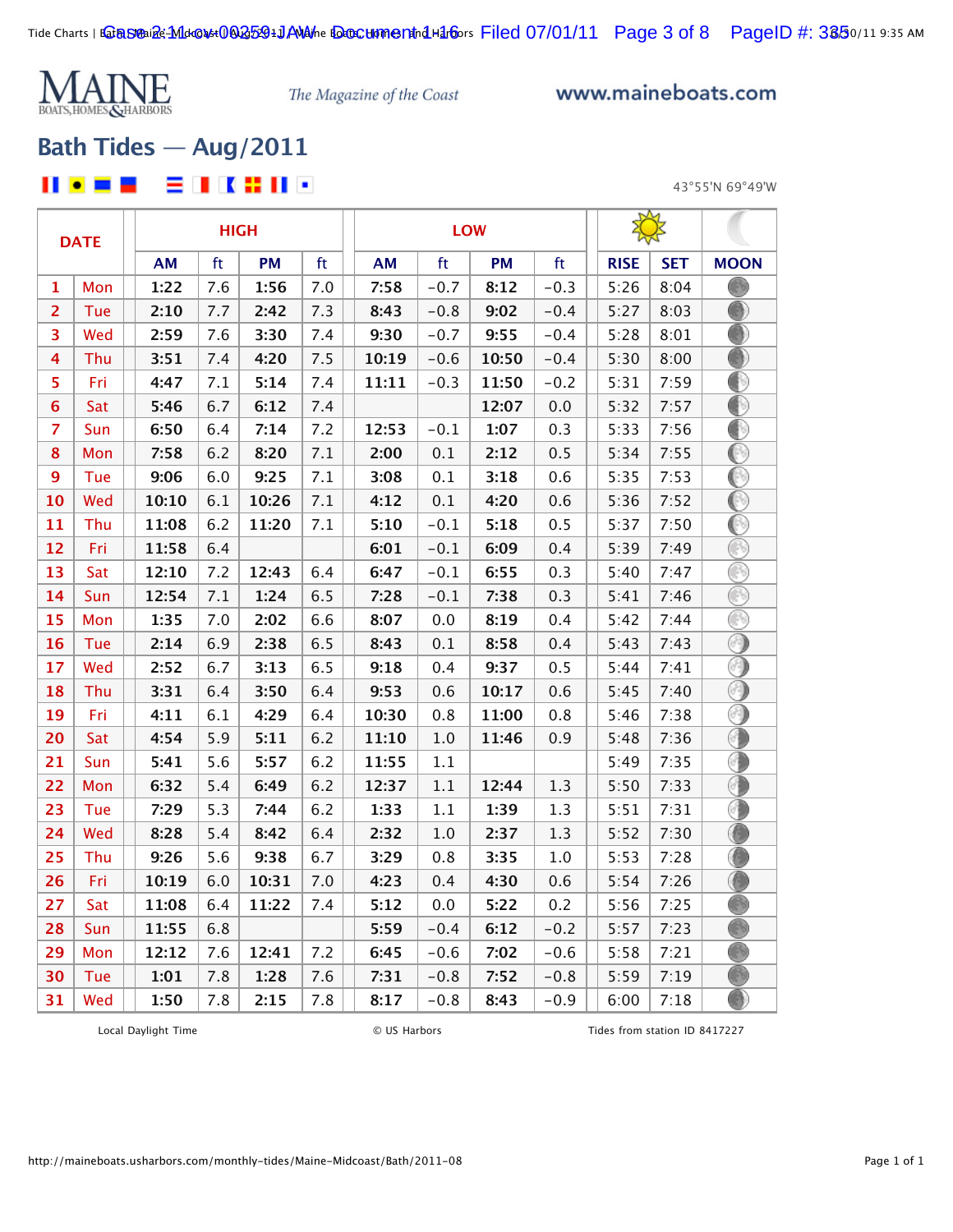

www.maineboats.com

## **[Bath Tides — Sep/2011](http://maineboats.usharbors.com/monthly-tides/Maine-Midcoast/Bath/)**

### 自由化器自由 ш  $\bullet$ - -

43°55'N 69°49'W

|                | <b>DATE</b> |           | <b>HIGH</b> |           |     |  |           |         | <b>LOW</b> |         |             |            |               |
|----------------|-------------|-----------|-------------|-----------|-----|--|-----------|---------|------------|---------|-------------|------------|---------------|
|                |             | <b>AM</b> | ft          | <b>PM</b> | ft  |  | <b>AM</b> | ft      | <b>PM</b>  | ft      | <b>RISE</b> | <b>SET</b> | <b>MOON</b>   |
| 1              | Thu         | 2:41      | 7.6         | 3:04      | 7.8 |  | 9:05      | $-0.8$  | 9:37       | $-0.8$  | 6:01        | 7:16       |               |
| $\overline{2}$ | Fri         | 3:35      | 7.4         | 3:57      | 7.8 |  | 9:56      | $-0.5$  | 10:33      | $-0.6$  | 6:02        | 7:14       | 8             |
| 3              | Sat         | 4:32      | 7.0         | 4:53      | 7.6 |  | 10:50     | $-0.1$  | 11:33      | $-0.4$  | 6:04        | 7:12       | ⊕             |
| 4              | Sun         | 5:33      | 6.6         | 5:53      | 7.3 |  | 11:49     | 0.2     |            |         | 6:05        | 7:11       | ◐             |
| 5              | Mon         | 6:38      | 6.2         | 6:59      | 7.0 |  | 12:38     | $-0.1$  | 12:53      | 0.5     | 6:06        | 7:09       | $^\circledR$  |
| $6\phantom{1}$ | Tue         | 7:47      | 6.1         | 8:07      | 6.9 |  | 1:46      | 0.1     | 2:01       | 0.7     | 6:07        | 7:07       | ⊕             |
| $\overline{7}$ | Wed         | 8:55      | 6.0         | 9:13      | 6.8 |  | 2:54      | 0.2     | 3:08       | 0.8     | 6:08        | 7:05       | ◉             |
| ${\bf 8}$      | Thu         | 9:56      | 6.2         | 10:13     | 6.9 |  | 3:56      | 0.2     | 4:10       | 0.6     | 6:09        | 7:03       | $^\copyright$ |
| 9              | Fri         | 10:50     | 6.3         | 11:06     | 6.9 |  | 4:52      | 0.2     | 5:05       | 0.5     | 6:10        | 7:01       | O             |
| 10             | Sat         | 11:37     | 6.4         | 11:53     | 6.9 |  | 5:41      | 0.1     | 5:54       | 0.4     | 6:11        | 7:00       | ◉             |
| 11             | Sun         |           |             | 12:19     | 6.5 |  | 6:23      | 0.1     | 6:37       | 0.3     | 6:13        | 6:58       | ß             |
| 12             | Mon         | 12:34     | 6.9         | 12:56     | 6.7 |  | 7:01      | 0.1     | 7:17       | 0.2     | 6:14        | 6:56       | ∩             |
| 13             | Tue         | 1:12      | 6.8         | 1:30      | 6.7 |  | 7:36      | 0.3     | 7:54       | 0.2     | 6:15        | 6:54       | ⊛             |
| 14             | Wed         | 1:49      | 6.7         | 2:03      | 6.7 |  | 8:09      | 0.4     | 8:29       | 0.3     | 6:16        | 6:52       | ⊛             |
| 15             | Thu         | 2:24      | 6.4         | 2:36      | 6.6 |  | 8:42      | 0.6     | 9:05       | 0.4     | 6:17        | 6:50       | ⋒             |
| 16             | Fri         | 3:00      | 6.2         | 3:10      | 6.5 |  | 9:16      | 0.7     | 9:43       | 0.5     | 6:18        | 6:49       | ⊙             |
| 17             | Sat         | 3:39      | 6.0         | 3:48      | 6.4 |  | 9:52      | 0.9     | 10:23      | 0.6     | 6:19        | 6:47       | Ō             |
| 18             | Sun         | 4:20      | 5.8         | 4:29      | 6.3 |  | 10:31     | $1.1\,$ | 11:07      | 0.8     | 6:21        | 6:45       | ◈             |
| 19             | Mon         | 5:05      | 5.6         | 5:16      | 6.2 |  | 11:16     | 1.2     | 11:57      | 0.9     | 6:22        | 6:43       | 0             |
| 20             | Tue         | 5:55      | 5.5         | 6:08      | 6.2 |  |           |         | 12:06      | 1.3     | 6:23        | 6:41       | ⊙             |
| 21             | Wed         | 6:51      | 5.5         | 7:05      | 6.2 |  | 12:52     | 0.9     | 1:03       | 1.3     | 6:24        | 6:39       | 0             |
| 22             | Thu         | 7:50      | 5.6         | 8:06      | 6.4 |  | 1:50      | 0.8     | 2:03       | $1.1\,$ | 6:25        | 6:37       |               |
| 23             | Fri         | 8:49      | 5.9         | 9:05      | 6.7 |  | 2:49      | 0.6     | 3:04       | 0.8     | 6:26        | 6:36       | O             |
| 24             | Sat         | 9:44      | 6.3         | 10:02     | 7.0 |  | 3:45      | 0.3     | 4:03       | 0.4     | 6:27        | 6:34       | O             |
| 25             | Sun         | 10:35     | 6.8         | 10:57     | 7.4 |  | 4:38      | $-0.1$  | 4:58       | $-0.1$  | 6:29        | 6:32       |               |
| 26             | Mon         | 11:24     | 7.3         | 11:49     | 7.6 |  | 5:27      | $-0.4$  | 5:50       | $-0.6$  | 6:30        | 6:30       |               |
| 27             | Tue         |           |             | 12:12     | 7.7 |  | 6:16      | $-0.7$  | 6:42       | $-1.0$  | 6:31        | 6:28       | ß             |
| 28             | Wed         | 12:40     | 7.7         | 1:01      | 8.1 |  | 7:03      | $-0.8$  | 7:33       | $-1.2$  | 6:32        | 6:26       | ß             |
| 29             | Thu         | 1:31      | 7.7         | 1:50      | 8.2 |  | 7:52      | $-0.8$  | 8:25       | $-1.2$  | 6:33        | 6:25       |               |
| 30             | Fri         | 2:24      | 7.6         | 2:41      | 8.1 |  | 8:42      | $-0.6$  | 9:19       | $-1.1$  | 6:34        | 6:23       | ∩             |

Local Daylight Time  $\qquad \qquad \circ$  US Harbors Tides from station ID 8417227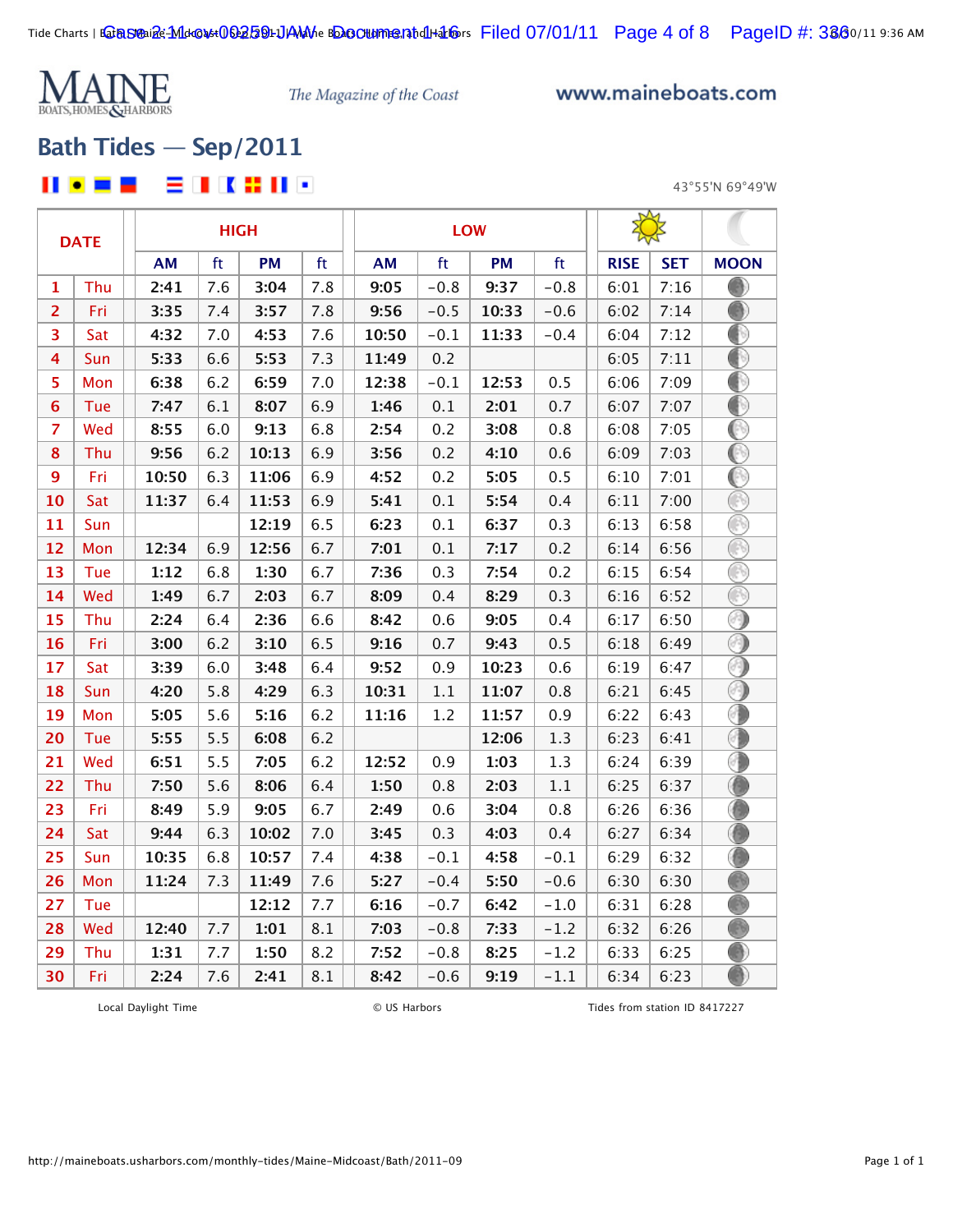

www.maineboats.com

# **[Fort Popham, Hunniwell Point Tides — Feb/2011](http://maineboats.usharbors.com/monthly-tides/Maine-Midcoast/Fort%20Popham/)**

### 自由的最佳的  $\blacksquare$  .  $\blacksquare$

43°45'N 69°47'W

|                | <b>DATE</b> |           |      | <b>HIGH</b> |      |           |        | <b>LOW</b> |        |             |            |             |
|----------------|-------------|-----------|------|-------------|------|-----------|--------|------------|--------|-------------|------------|-------------|
|                |             | <b>AM</b> | ft   | <b>PM</b>   | ft   | <b>AM</b> | ft     | <b>PM</b>  | ft     | <b>RISE</b> | <b>SET</b> | <b>MOON</b> |
| 1              | Tue         | 9:57      | 9.1  | 10:33       | 8.2  | 3:35      | 0.6    | 4:15       | $-0.3$ | 6:53        | 4:51       |             |
| $\overline{2}$ | Wed         | 10:41     | 9.2  | 11:13       | 8.3  | 4:22      | 0.4    | 4:57       | $-0.4$ | 6:52        | 4:53       |             |
| 3              | Thu         | 11:21     | 9.1  | 11:50       | 8.4  | 5:04      | 0.3    | 5:34       | $-0.3$ | 6:51        | 4:54       |             |
| $\overline{4}$ | Fri         | 11:59     | 9.0  |             |      | 5:42      | 0.3    | 6:09       | $-0.2$ | 6:50        | 4:56       |             |
| 5              | Sat         | 12:25     | 8.4  | 12:35       | 8.7  | 6:20      | 0.4    | 6:43       | 0.1    | 6:48        | 4:57       |             |
| 6              | Sun         | 12:59     | 8.4  | 1:11        | 8.5  | 6:56      | 0.5    | 7:16       | 0.3    | 6:47        | 4:58       |             |
| $\overline{z}$ | Mon         | 1:32      | 8.3  | 1:48        | 8.2  | 7:34      | 0.6    | 7:50       | 0.6    | 6:46        | 5:00       |             |
| 8              | Tue         | 2:08      | 8.2  | 2:28        | 7.8  | 8:13      | 0.7    | 8:26       | 0.8    | 6:45        | 5:01       |             |
| $\overline{9}$ | Wed         | 2:46      | 8.1  | 3:11        | 7.5  | 8:56      | 0.9    | 9:07       | 1.1    | 6:43        | 5:02       | ∩           |
| 10             | Thu         | 3:29      | 8.0  | 3:59        | 7.2  | 9:43      | 1.1    | 9:52       | 1.4    | 6:42        | 5:04       | ◐           |
| 11             | Fri         | 4:16      | 7.9  | 4:53        | 6.9  | 10:36     | 1.2    | 10:44      | 1.5    | 6:41        | 5:05       | ⊕           |
| 12             | Sat         | 5:10      | 7.9  | 5:53        | 6.8  | 11:35     | 1.1    | 11:43      | 1.6    | 6:39        | 5:07       | ∩           |
| 13             | Sun         | 6:09      | 8.1  | 6:56        | 7.0  |           |        | 12:37      | 0.9    | 6:38        | 5:08       | ◐           |
| 14             | Mon         | 7:10      | 8.4  | 7:56        | 7.4  | 12:44     | 1.4    | 1:37       | 0.5    | 6:36        | 5:09       | ◐           |
| 15             | Tue         | 8:08      | 8.9  | 8:50        | 7.9  | 1:44      | 0.9    | 2:32       | 0.0    | 6:35        | 5:11       | ◐           |
| 16             | Wed         | 9:03      | 9.4  | 9:41        | 8.6  | 2:40      | 0.4    | 3:23       | $-0.6$ | 6:33        | 5:12       | ◐           |
| 17             | Thu         | 9:55      | 9.9  | 10:29       | 9.2  | 3:34      | $-0.3$ | 4:11       | $-1.1$ | 6:32        | 5:13       | 8           |
| 18             | Fri         | 10:45     | 10.3 | 11:16       | 9.7  | 4:25      | $-0.8$ | 4:57       | $-1.5$ | 6:30        | 5:15       | ⊛           |
| 19             | Sat         | 11:35     | 10.4 |             |      | 5:15      | $-1.3$ | 5:44       | $-1.7$ | 6:29        | 5:16       | ⊛           |
| 20             | Sun         | 12:03     | 10.0 | 12:25       | 10.3 | 6:06      | $-1.5$ | 6:31       | $-1.6$ | 6:27        | 5:17       | ⊙           |
| 21             | Mon         | 12:51     | 10.2 | 1:17        | 9.9  | 6:58      | $-1.5$ | 7:20       | $-1.2$ | 6:26        | 5:19       | 闲           |
| 22             | Tue         | 1:41      | 10.1 | 2:11        | 9.4  | 7:52      | $-1.3$ | 8:12       | $-0.7$ | 6:24        | 5:20       | ຈ           |
| 23             | Wed         | 2:34      | 9.9  | 3:09        | 8.8  | 8:49      | $-0.8$ | 9:07       | $-0.2$ | 6:23        | 5:21       | Œ           |
| 24             | Thu         | 3:31      | 9.5  | 4:12        | 8.2  | 9:51      | $-0.4$ | 10:07      | 0.4    | 6:21        | 5:23       | ◑           |
| 25             | Fri         | 4:33      | 9.0  | 5:21        | 7.7  | 10:58     | 0.0    | 11:13      | 0.8    | 6:19        | 5:24       | G           |
| 26             | Sat         | 5:41      | 8.7  | 6:31        | 7.5  |           |        | 12:08      | 0.3    | 6:18        | 5:25       | ♦           |
| 27             | Sun         | 6:50      | 8.6  | 7:38        | 7.5  | 12:23     | 1.1    | 1:16       | 0.4    | 6:16        | 5:26       |             |
| 28             | Mon         |           |      | 8:37        | 7.7  |           |        |            |        | 6:14        | 5:28       |             |

Local Daylight Time **Example 20 COVIDS** COVID Harbors **COVIDS** COVID-10 Tides from station ID 8417177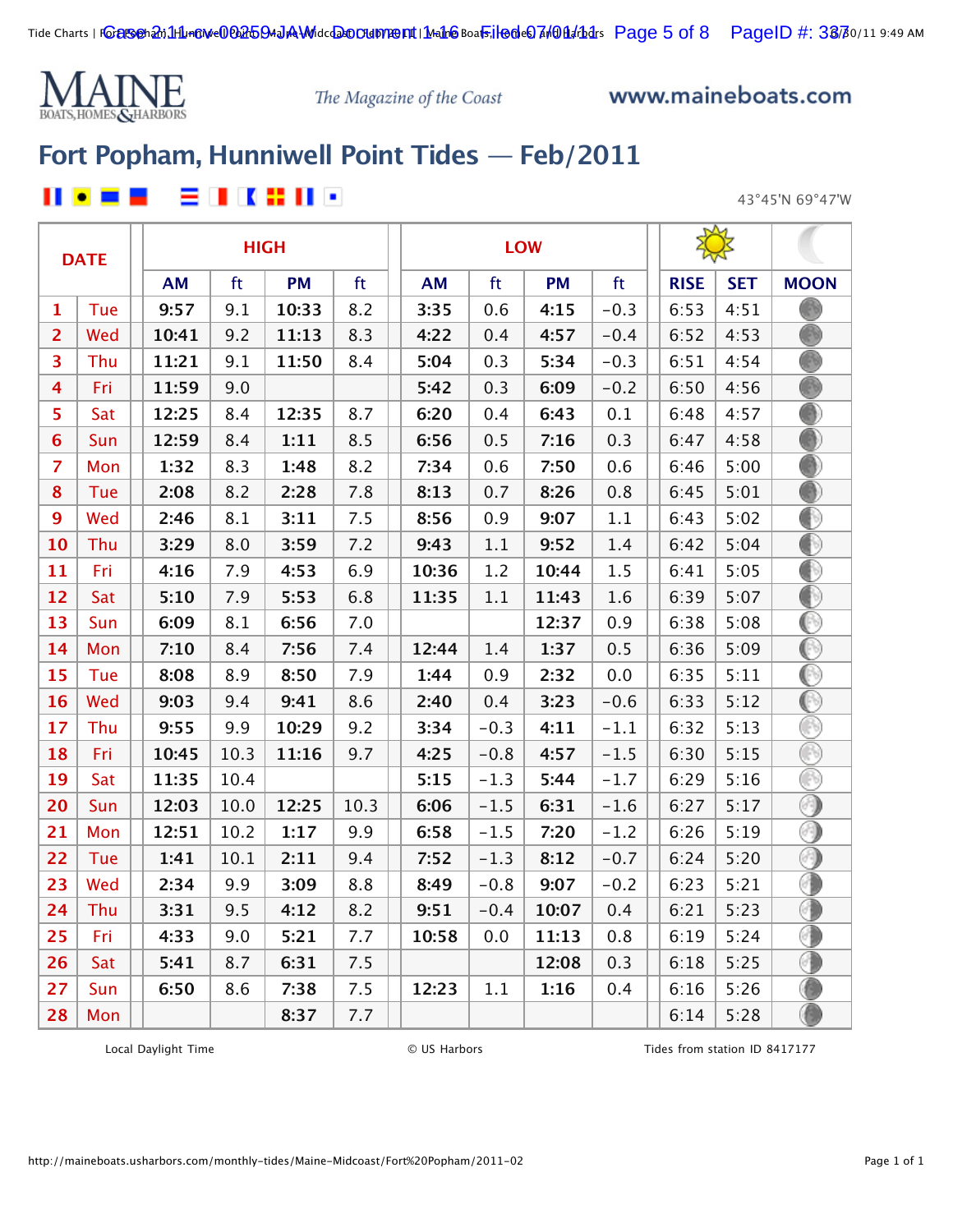

www.maineboats.com

## **[Fort Popham, Hunniwell Point Tides — Mar/2011](http://maineboats.usharbors.com/monthly-tides/Maine-Midcoast/Fort%20Popham/)**

### 2 I K # II • Ш  $\bullet$ - -

43°45'N 69°47'W

|                | <b>DATE</b> |       |      | <b>HIGH</b> |      |       |        | <b>LOW</b> |         |             |            |             |
|----------------|-------------|-------|------|-------------|------|-------|--------|------------|---------|-------------|------------|-------------|
|                |             | AM    | ft   | <b>PM</b>   | ft   | AM    | ft     | <b>PM</b>  | ft      | <b>RISE</b> | <b>SET</b> | <b>MOON</b> |
| 1              | Tue         | 8:51  | 8.6  | 9:27        | 8.0  | 2:29  | 0.9    | 3:08       | 0.2     | 6:13        | 5:29       | O           |
| $\overline{2}$ | Wed         | 9:40  | 8.7  | 10:10       | 8.2  | 3:20  | 0.6    | 3:53       | 0.1     | 6:11        | 5:30       |             |
| 3              | Thu         | 10:23 | 8.8  | 10:48       | 8.4  | 4:05  | 0.5    | 4:32       | 0.0     | 6:09        | 5:32       | B           |
| 4              | Fri         | 11:01 | 8.8  | 11:22       | 8.5  | 4:44  | 0.3    | 5:07       | 0.1     | 6:08        | 5:33       | B           |
| 5              | Sat         | 11:37 | 8.7  | 11:54       | 8.6  | 5:21  | 0.2    | 5:40       | 0.2     | 6:06        | 5:34       |             |
| 6              | Sun         |       |      | 12:11       | 8.6  | 5:55  | 0.2    | 6:10       | 0.3     | 6:04        | 5:35       |             |
| $\overline{7}$ | Mon         | 12:25 | 8.6  | 12:45       | 8.4  | 6:29  | 0.2    | 6:41       | 0.5     | 6:02        | 5:37       |             |
| 8              | Tue         | 12:57 | 8.6  | 1:20        | 8.1  | 7:04  | 0.3    | 7:14       | 0.6     | 6:01        | 5:38       |             |
| $\mathbf{9}$   | Wed         | 1:30  | 8.6  | 1:57        | 7.8  | 7:41  | 0.5    | 7:50       | 0.9     | 5:59        | 5:39       |             |
| 10             | Thu         | 2:07  | 8.4  | 2:38        | 7.5  | 8:21  | 0.6    | 8:30       | $1.1\,$ | 5:57        | 5:40       |             |
| 11             | Fri         | 2:49  | 8.3  | 3:24        | 7.3  | 9:06  | 0.7    | 9:15       | 1.3     | 5:55        | 5:42       | ⊕           |
| 12             | Sat         | 3:36  | 8.2  | 4:16        | 7.1  | 9:57  | 0.9    | 10:08      | 1.5     | 5:54        | 5:43       | ⊕           |
| 13             | Sun         | 5:30  | 8.2  | 6:16        | 7.1  | 11:55 | 0.9    |            |         | 6:52        | 6:44       | ⊕           |
| 14             | Mon         | 6:31  | 8.3  | 7:19        | 7.4  | 12:08 | 1.5    | 12:58      | 0.7     | 6:50        | 6:45       | ∩           |
| 15             | Tue         | 7:36  | 8.6  | 8:21        | 7.7  | 1:12  | 1.2    | 2:00       | 0.4     | 6:48        | 6:47       | ∩           |
| 16             | Wed         | 8:38  | 8.9  | 9:19        | 8.4  | 2:16  | 0.7    | 2:59       | $-0.1$  | 6:47        | 6:48       | ◉           |
| 17             | Thu         | 9:37  | 9.4  | 10:12       | 9.1  | 3:16  | 0.1    | 3:52       | $-0.6$  | 6:45        | 6:49       | ◉           |
| 18             | Fri         | 10:33 | 9.8  | 11:02       | 9.8  | 4:13  | $-0.6$ | 4:43       | $-1.0$  | 6:43        | 6:50       | ⊛           |
| 19             | Sat         | 11:25 | 10.2 | 11:50       | 10.3 | 5:06  | $-1.2$ | 5:32       | $-1.4$  | 6:41        | 6:51       | 3           |
| 20             | Sun         |       |      | 12:17       | 10.3 | 5:58  | $-1.7$ | 6:20       | $-1.4$  | 6:39        | 6:53       | R           |
| 21             | Mon         | 12:38 | 10.6 | 1:08        | 10.1 | 6:49  | $-1.8$ | 7:08       | $-1.3$  | 6:37        | 6:54       | ß           |
| 22             | Tue         | 1:27  | 10.7 | 2:01        | 9.8  | 7:41  | $-1.7$ | 7:58       | $-0.9$  | 6:36        | 6:55       | O)          |
| 23             | Wed         | 2:18  | 10.4 | 2:55        | 9.3  | 8:35  | $-1.4$ | 8:50       | $-0.4$  | 6:34        | 6:56       | ∩           |
| 24             | Thu         | 3:11  | 10.0 | 3:53        | 8.7  | 9:31  | $-0.9$ | 9:46       | 0.2     | 6:32        | 6:58       | ∩           |
| 25             | Fri         | 4:08  | 9.5  | 4:55        | 8.2  | 10:31 | $-0.4$ | 10:47      | 0.7     | 6:30        | 6:59       | 0           |
| 26             | Sat         | 5:10  | 8.9  | 6:01        | 7.8  | 11:36 | 0.2    | 11:53      | $1.1\,$ | 6:28        | 7:00       | O           |
| 27             | Sun         | 6:18  | 8.6  | 7:08        | 7.6  |       |        | 12:44      | 0.6     | 6:27        | 7:01       | G           |
| 28             | Mon         | 7:26  | 8.3  | 8:12        | 7.6  | 1:02  | 1.3    | 1:49       | 0.6     | 6:25        | 7:02       |             |
| 29             | Tue         | 8:30  | 8.2  | 9:09        | 7.8  | 2:08  | 1.3    | 2:47       | 0.6     | 6:23        | 7:04       |             |
| 30             | Wed         | 9:26  | 8.3  | 9:57        | 8.1  | 3:06  | 1.1    | 3:38       | 0.6     | 6:21        | 7:05       | O           |
| 31             | Thu         |       |      | 10:39       | 8.4  |       |        |            |         | 6:19        | 7:06       | O           |

Local Daylight Time  $\qquad \qquad \qquad \qquad \qquad \qquad \qquad \qquad$  US Harbors Tides from station ID 8417177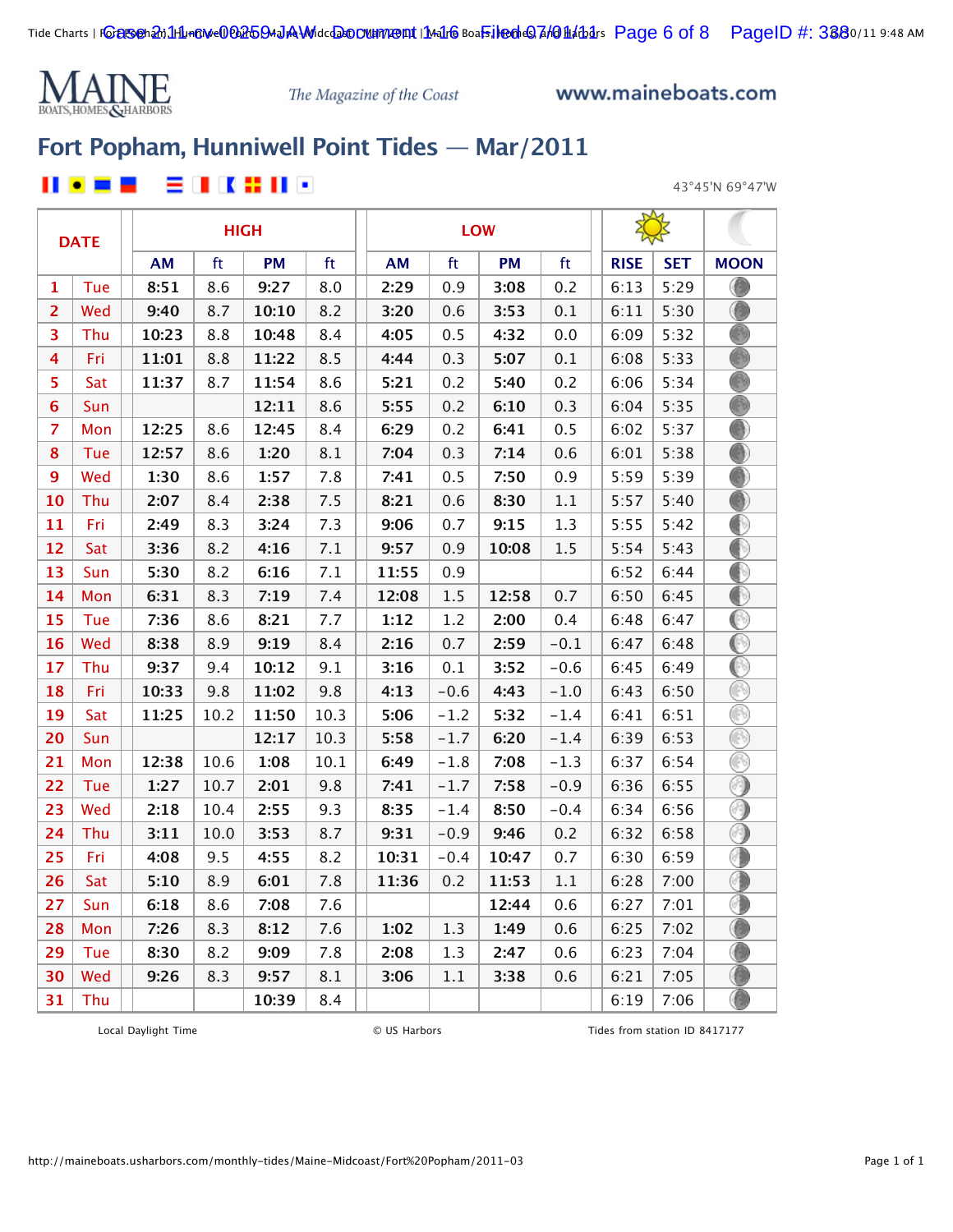

www.maineboats.com

## **[Fort Popham, Hunniwell Point Tides — Aug/2011](http://maineboats.usharbors.com/monthly-tides/Maine-Midcoast/Fort%20Popham/)**

### 2 I K X II 9  $\bullet$   $\blacksquare$   $\blacksquare$ Ш

43°45'N 69°47'W

|                | <b>DATE</b> |           |      | <b>HIGH</b> |      |           |        | <b>LOW</b> |        |             |            |             |
|----------------|-------------|-----------|------|-------------|------|-----------|--------|------------|--------|-------------|------------|-------------|
|                |             | <b>AM</b> | ft   | <b>PM</b>   | ft   | <b>AM</b> | ft     | <b>PM</b>  | ft     | <b>RISE</b> | <b>SET</b> | <b>MOON</b> |
| 1              | Mon         | 12:30     | 10.0 | 1:04        | 9.2  | 6:45      | $-0.9$ | 6:59       | $-0.4$ | 5:27        | 8:03       |             |
| $\overline{2}$ | Tue         | 1:18      | 10.1 | 1:50        | 9.6  | 7:30      | $-1.0$ | 7:49       | $-0.6$ | 5:28        | 8:02       |             |
| 3              | Wed         | 2:07      | 9.9  | 2:38        | 9.8  | 8:17      | $-0.9$ | 8:42       | $-0.6$ | 5:29        | 8:01       |             |
| 4              | Thu         | 2:59      | 9.7  | 3:28        | 9.8  | 9:06      | $-0.7$ | 9:37       | $-0.5$ | 5:30        | 8:00       |             |
| 5              | Fri         | 3:55      | 9.3  | 4:22        | 9.8  | 9:58      | $-0.4$ | 10:37      | $-0.3$ | 5:31        | 7:58       | ∩           |
| 6              | Sat         | 4:54      | 8.7  | 5:20        | 9.7  | 10:54     | 0.0    | 11:40      | $-0.1$ | 5:32        | 7:57       | ∩           |
| 7              | Sun         | 5:58      | 8.4  | 6:22        | 9.5  | 11:54     | 0.4    |            |        | 5:33        | 7:56       | ◐           |
| 8              | Mon         | 7:06      | 8.1  | 7:28        | 9.3  | 12:47     | 0.1    | 12:59      | 0.6    | 5:34        | 7:54       | ◉           |
| 9              | Tue         | 8:14      | 7.9  | 8:33        | 9.3  | 1:55      | 0.1    | 2:05       | 0.8    | 5:35        | 7:53       | ◉           |
| 10             | Wed         | 9:18      | 8.0  | 9:34        | 9.4  | 2:59      | 0.1    | 3:07       | 0.7    | 5:37        | 7:51       | ◉           |
| 11             | Thu         | 10:16     | 8.2  | 10:28       | 9.4  | 3:57      | $-0.1$ | 4:05       | 0.6    | 5:38        | 7:50       | ◐           |
| 12             | Fri         | 11:06     | 8.4  | 11:18       | 9.5  | 4:48      | $-0.2$ | 4:56       | 0.5    | 5:39        | 7:48       | ⊛           |
| 13             | Sat         | 11:51     | 8.5  |             |      | 5:34      | $-0.2$ | 5:42       | 0.4    | 5:40        | 7:47       | ⊛           |
| 14             | Sun         | 12:02     | 9.4  | 12:32       | 8.6  | 6:15      | $-0.2$ | 6:25       | 0.4    | 5:41        | 7:45       | B           |
| 15             | Mon         | 12:43     | 9.2  | 1:10        | 8.6  | 6:54      | 0.0    | 7:06       | 0.5    | 5:42        | 7:44       | B           |
| 16             | Tue         | 1:22      | 9.0  | 1:46        | 8.6  | 7:30      | 0.2    | 7:45       | 0.6    | 5:43        | 7:42       | ∩           |
| 17             | Wed         | 2:00      | 8.7  | 2:21        | 8.6  | 8:05      | 0.5    | 8:24       | 0.6    | 5:44        | 7:41       | ⊕           |
| 18             | Thu         | 2:39      | 8.4  | 2:58        | 8.5  | 8:40      | 0.7    | 9:04       | 0.8    | 5:46        | 7:39       | ∩           |
| 19             | Fri         | 3:19      | 8.0  | 3:37        | 8.4  | 9:17      | 1.0    | 9:47       | 1.0    | 5:47        | 7:38       | ⊙           |
| 20             | Sat         | 4:02      | 7.7  | 4:19        | 8.2  | 9:57      | 1.3    | 10:33      | $1.2$  | 5:48        | 7:36       | 6           |
| 21             | Sun         | 4:49      | 7.4  | 5:05        | 8.1  | 10:42     | 1.5    | 11:24      | 1.4    | 5:49        | 7:34       | ⊕           |
| 22             | Mon         | 5:40      | 7.1  | 5:57        | 8.1  | 11:31     | 1.7    |            |        | 5:50        | 7:33       | 0           |
| 23             | Tue         | 6:37      | 7.0  | 6:52        | 8.2  | 12:20     | 1.4    | 12:26      | 1.7    | 5:51        | 7:31       | Œ           |
| 24             | Wed         | 7:36      | 7.1  | 7:50        | 8.4  | 1:19      | 1.3    | 1:24       | 1.7    | 5:52        | 7:29       |             |
| 25             | Thu         | 8:34      | 7.4  | 8:46        | 8.7  | 2:16      | 1.0    | 2:22       | 1.3    | 5:53        | 7:28       | O           |
| 26             | Fri         | 9:27      | 7.8  | 9:39        | 9.2  | 3:10      | 0.6    | 3:17       | 0.8    | 5:55        | 7:26       | O           |
| 27             | Sat         | 10:16     | 8.4  | 10:30       | 9.7  | 3:59      | 0.0    | 4:09       | 0.3    | 5:56        | 7:24       |             |
| 28             | Sun         | 11:03     | 8.9  | 11:20       | 10.0 | 4:46      | $-0.5$ | 4:59       | $-0.3$ | 5:57        | 7:23       |             |
| 29             | Mon         | 11:49     | 9.5  |             |      | 5:32      | $-0.8$ | 5:49       | $-0.7$ | 5:58        | 7:21       |             |
| 30             | Tue         | 12:09     | 10.2 | 12:36       | 9.9  | 6:18      | $-1.1$ | 6:39       | $-1.0$ | 5:59        | 7:19       |             |
| 31             | Wed         | 12:58     | 10.2 | 1:23        | 10.2 | 7:04      | $-1.1$ | 7:30       | $-1.2$ | 6:00        | 7:17       |             |

Local Daylight Time  $\qquad \qquad \qquad \qquad \qquad \qquad \qquad \qquad$  US Harbors Tides from station ID 8417177